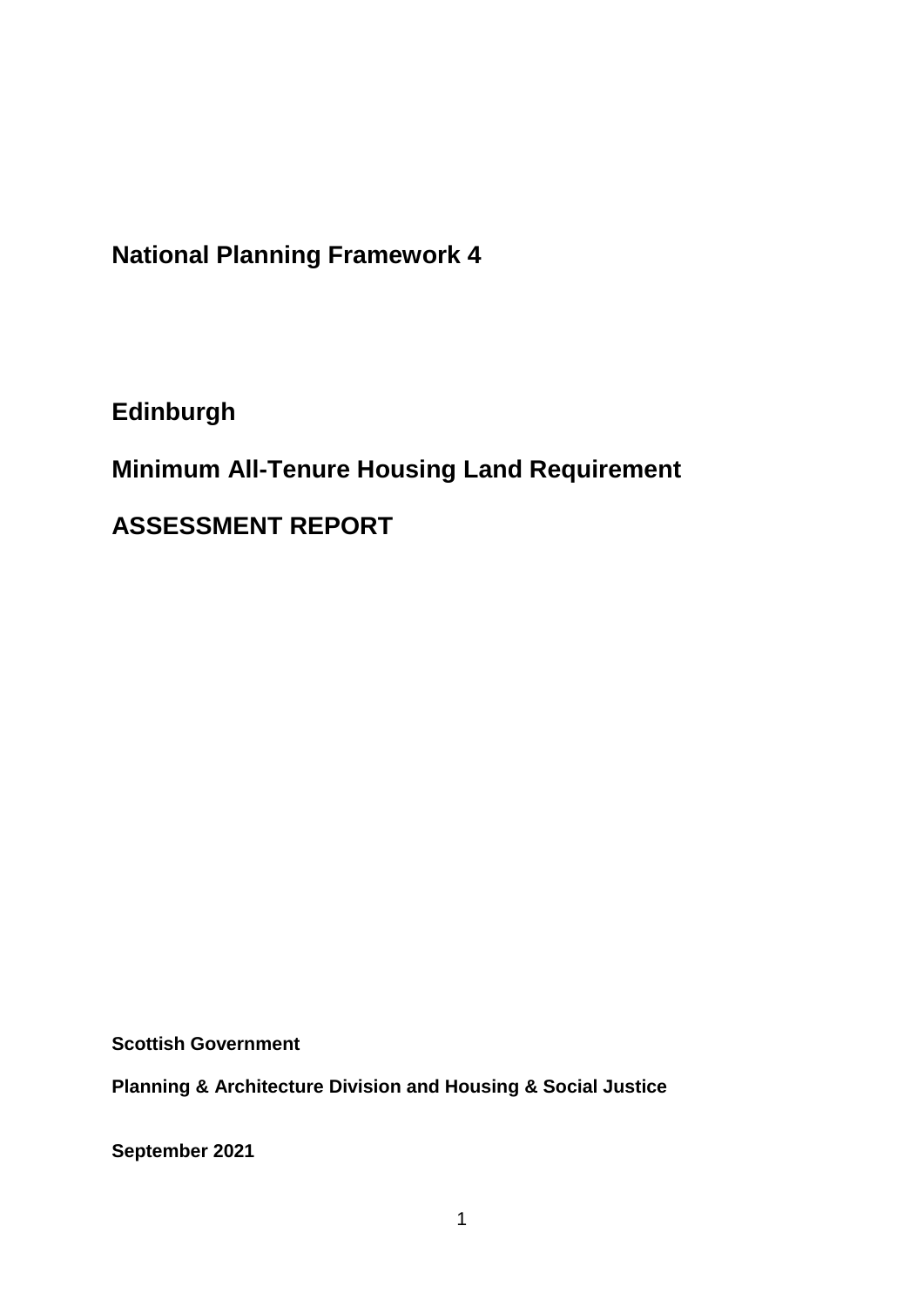# **CORE OUTPUTS ASSESSMENT**

### **1 Locally Adjusted Estimate**

|                   | <b>Initial</b><br><b>Default</b><br><b>Estimate</b> | Locally<br><b>Adjusted Estimate</b> |
|-------------------|-----------------------------------------------------|-------------------------------------|
| City of Edinburgh | 27,550                                              | 36,900* or 48,150**                 |

\*preferred scenario based on 35% affordable housing provision.

\*\*alternative scenario based on 25% affordable housing provision.

The Council initially presented two locally adjusted estimates; the preferred scenario is 36,900 and the second scenario is 48,150. Whilst both include newly-forming households, existing need and a flexibility allowance they also include an additional step to the methodology. This is called the 'affordable requirement plus additional market supply'. For the preferred scenario this additional element equates to 5,460 whilst for the second scenario it is 14,460.

The Council take this additional step in order to factor in differences in tenure, split between affordable and market housing. They believe that the initial default estimate does not factor in the need for affordable housing as set out in Housing Need and Demand Assessment (HNDA) 2 and the commitment to affordable homes in the Council's Housing Revenue Account.

The range of figures is based on a land supply delivering either 25% affordable housing (the general contribution promoted in Scottish Planning Policy) or 35% affordable housing (the aspiration set out by the Council in its proposed City Plan 2030). The 25% scenario equates to the higher figure of 48,125, whilst the 35% scenario equates to the lower figure of 36,900.

The Council include a final breakdown of the initial default and locally adjusted estimates as set out in the extract below. The Excel Calculator has not been designed to accommodate this element and the Council have used Step 13 to make the figures 'fit' within it as follows: the existing housing need can be input as standard, then the newly-forming households and affordable and market requirement figures are added below and entered as newly-forming households. The calculator as submitted requires to be read in conjunction with the explanation to be transparent in this respect.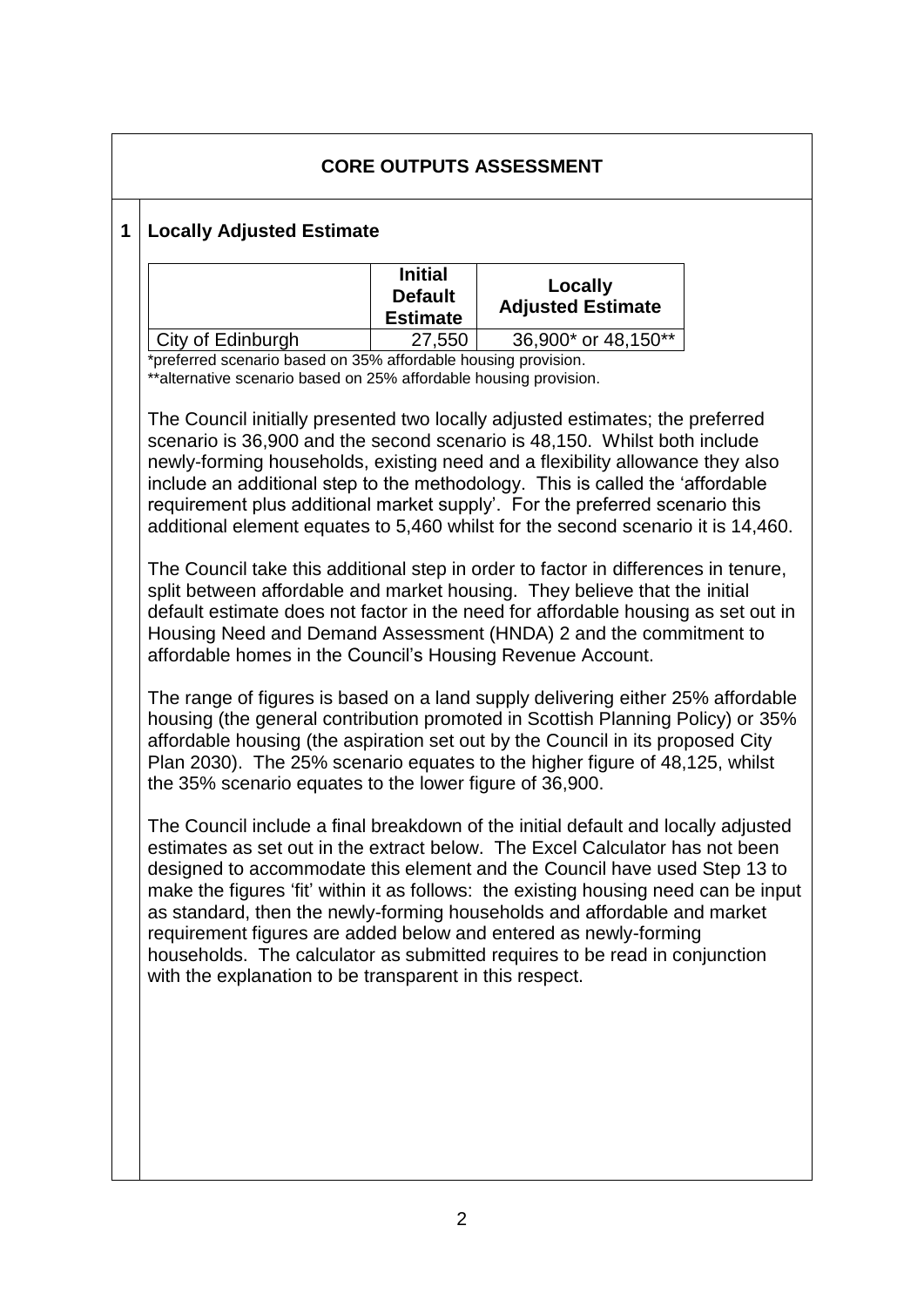|  |                                                                                                                                                                                                                                                                                                                                                                                                                                                                                                                                                                                                                                                                                                                                                                                                                                                                                                                                              | <b>SG</b> |            | <b>CEC</b> | 25% AH     | 35% AH     |  |
|--|----------------------------------------------------------------------------------------------------------------------------------------------------------------------------------------------------------------------------------------------------------------------------------------------------------------------------------------------------------------------------------------------------------------------------------------------------------------------------------------------------------------------------------------------------------------------------------------------------------------------------------------------------------------------------------------------------------------------------------------------------------------------------------------------------------------------------------------------------------------------------------------------------------------------------------------------|-----------|------------|------------|------------|------------|--|
|  | Input                                                                                                                                                                                                                                                                                                                                                                                                                                                                                                                                                                                                                                                                                                                                                                                                                                                                                                                                        | Annual    | Cumulative | Annual     | Cumulative | Cumulative |  |
|  | Newly forming<br>households                                                                                                                                                                                                                                                                                                                                                                                                                                                                                                                                                                                                                                                                                                                                                                                                                                                                                                                  | 1,990     | 19,905     | 1,990      | 19,905     | 19,905     |  |
|  | Existing<br><b>Housing Need</b>                                                                                                                                                                                                                                                                                                                                                                                                                                                                                                                                                                                                                                                                                                                                                                                                                                                                                                              | 2,140     | 2,140      | 4,135      | 4,135      | 4,135      |  |
|  | Affordable<br>requirement +<br>additional<br>market supply                                                                                                                                                                                                                                                                                                                                                                                                                                                                                                                                                                                                                                                                                                                                                                                                                                                                                   |           |            |            | 14,460     | 5,460      |  |
|  | Subtotal                                                                                                                                                                                                                                                                                                                                                                                                                                                                                                                                                                                                                                                                                                                                                                                                                                                                                                                                     |           | 22,045     |            | 38,500     | 29,500     |  |
|  | Flexibility<br>Allowance                                                                                                                                                                                                                                                                                                                                                                                                                                                                                                                                                                                                                                                                                                                                                                                                                                                                                                                     |           | 25%        |            | 25%        | 25%        |  |
|  | <b>Total</b>                                                                                                                                                                                                                                                                                                                                                                                                                                                                                                                                                                                                                                                                                                                                                                                                                                                                                                                                 |           | 27,555     |            | 48,125     | 36,875     |  |
|  |                                                                                                                                                                                                                                                                                                                                                                                                                                                                                                                                                                                                                                                                                                                                                                                                                                                                                                                                              |           |            |            |            |            |  |
|  | <b>Household Projections (Newly-Forming Households)</b><br>The National Records of Scotland (NRS) 2018-based principal household                                                                                                                                                                                                                                                                                                                                                                                                                                                                                                                                                                                                                                                                                                                                                                                                             |           |            |            |            |            |  |
|  | projection has been used by the Council and no adjustment is proposed. The<br>single year data is generated correctly within the Excel calculator (19,905).<br>The Council indicate that work is on-going for the next HNDA (3) and that it can<br>use the high migration household projection variant. They note that the NPF4<br>work uses the principal projection as it is to calculate a minimum land<br>requirement and the variance between this and the higher variant is only 1%.<br>They therefore consider it to be a reasonable approach.<br>As indicated in the section above, the authority initially proposed an additional<br>step in arriving at the locally adjusted estimate. In a supplementary<br>submission, the Council indicate that this can also be read as evidence of<br>additional household formation. They note that this ultimately changes where<br>the numbers slot in rather than the numbers themselves. |           |            |            |            |            |  |
|  |                                                                                                                                                                                                                                                                                                                                                                                                                                                                                                                                                                                                                                                                                                                                                                                                                                                                                                                                              |           |            |            |            |            |  |
|  |                                                                                                                                                                                                                                                                                                                                                                                                                                                                                                                                                                                                                                                                                                                                                                                                                                                                                                                                              |           |            |            |            |            |  |
|  | In the supplementary submission the Council also outline that through previous<br>Strategic Development Plan and Structure Plan spatial strategies significant<br>amounts of their demand for housing has been met elsewhere in the 'functional<br>housing market area' (in neighbouring authorities) with the result that the<br>Council area hasn't grown as it might. They therefore consider that the trends<br>which the latest NRS projections are based on have been affected by past<br>regional policy.                                                                                                                                                                                                                                                                                                                                                                                                                             |           |            |            |            |            |  |
|  | The Scottish Government agrees with the authority's view that the additional<br>market supply to deliver affordable housing can be viewed as a different                                                                                                                                                                                                                                                                                                                                                                                                                                                                                                                                                                                                                                                                                                                                                                                     |           |            |            |            |            |  |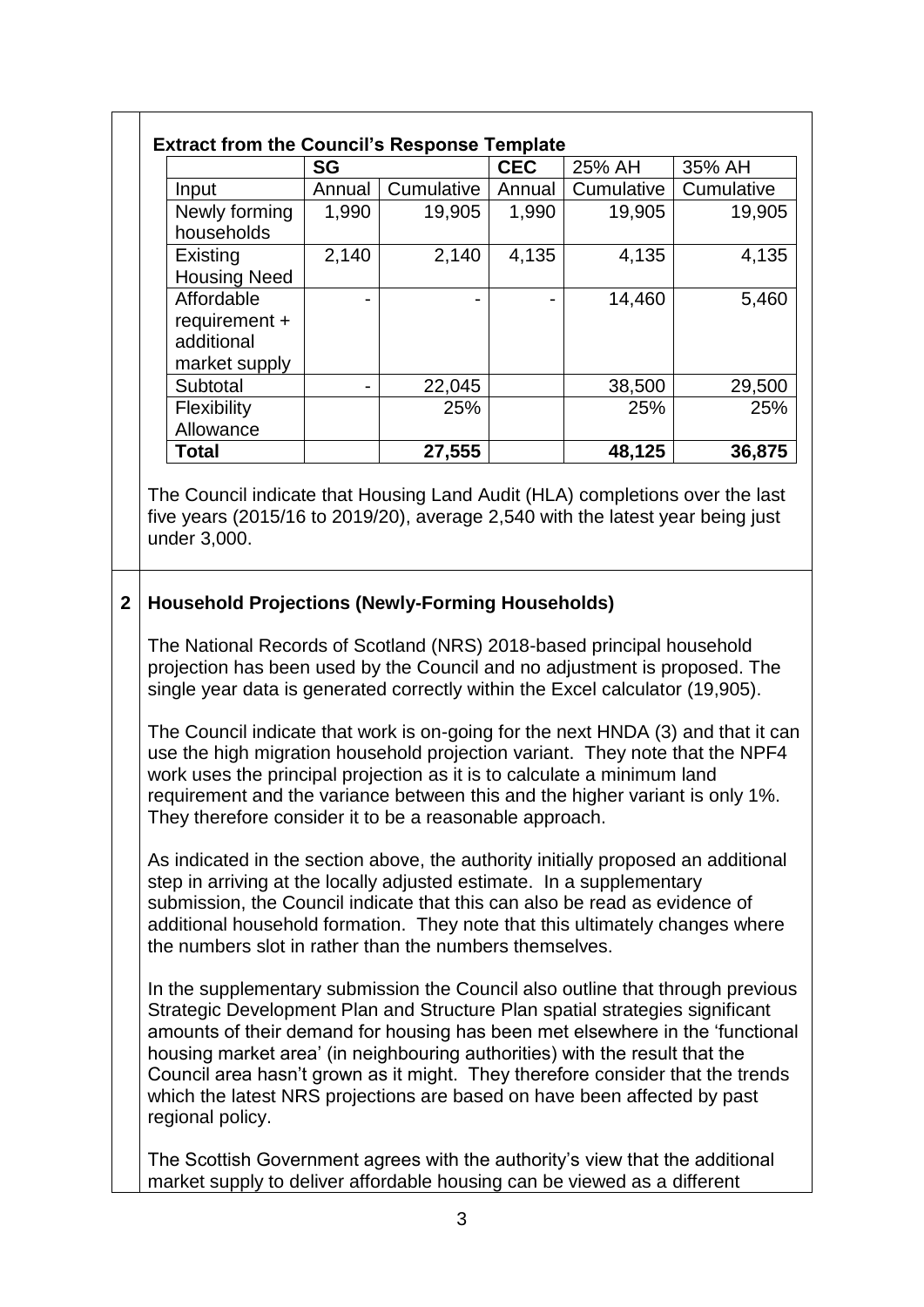expression of potential household growth. In view of this and comments on the projection trends, the NRS 2018-based high migration variant is used, 24,090, to arrive at the MATHLR, which supports consistency with the Scottish Government methodology. **Household Projection: Default Compared to Adjusted Estimates Default Adjusted MATHLR** Edinburgh | 19,900 | 25,350/ 34,350 24,100 **3 Existing Housing Need Existing Housing Need: Default Compared to Adjusted Estimates Default Adjusted MATHLR** Edinburgh 2.150 4.150 8.950 The Council propose an alternative existing housing need estimate using figures taken from the Rapid Rehousing Transition Plan for the period to 31 March 2020. The estimate equates to the number of homeless cases where the Council has a duty to provide settled housing. The Council indicate that they are assessing changes to homelessness legislation and the effect of the pandemic for consequences to existing housing need figures. In a supplementary submission it was advised that the Council had updated its Rapid Rehousing Transition Plan and the figure for duty to provide settled housing is 4,766. They indicate that they consider this to be a conservative estimate. The last HNDA(2), confirmed as robust and credible (2015), established inhouse existing need at 8,942 units. The Scottish Government consider this to be a more appropriate estimate, given information in the authorities responses

# **4 Flexibility Allowance**

City of Edinburgh use the default flexibility allowance of 25%.

# **CORE PROCESSES ASSESSMENT**

# **1 Using the Response Template and Excel Calculator**

and acknowledging the next HNDA is progressing..

The Response Template has been used to make the case for change, word limits are not exceeded substantially and its completion is correct.

A copy of the Edinburgh council adjusted Excel Calculators have been provided.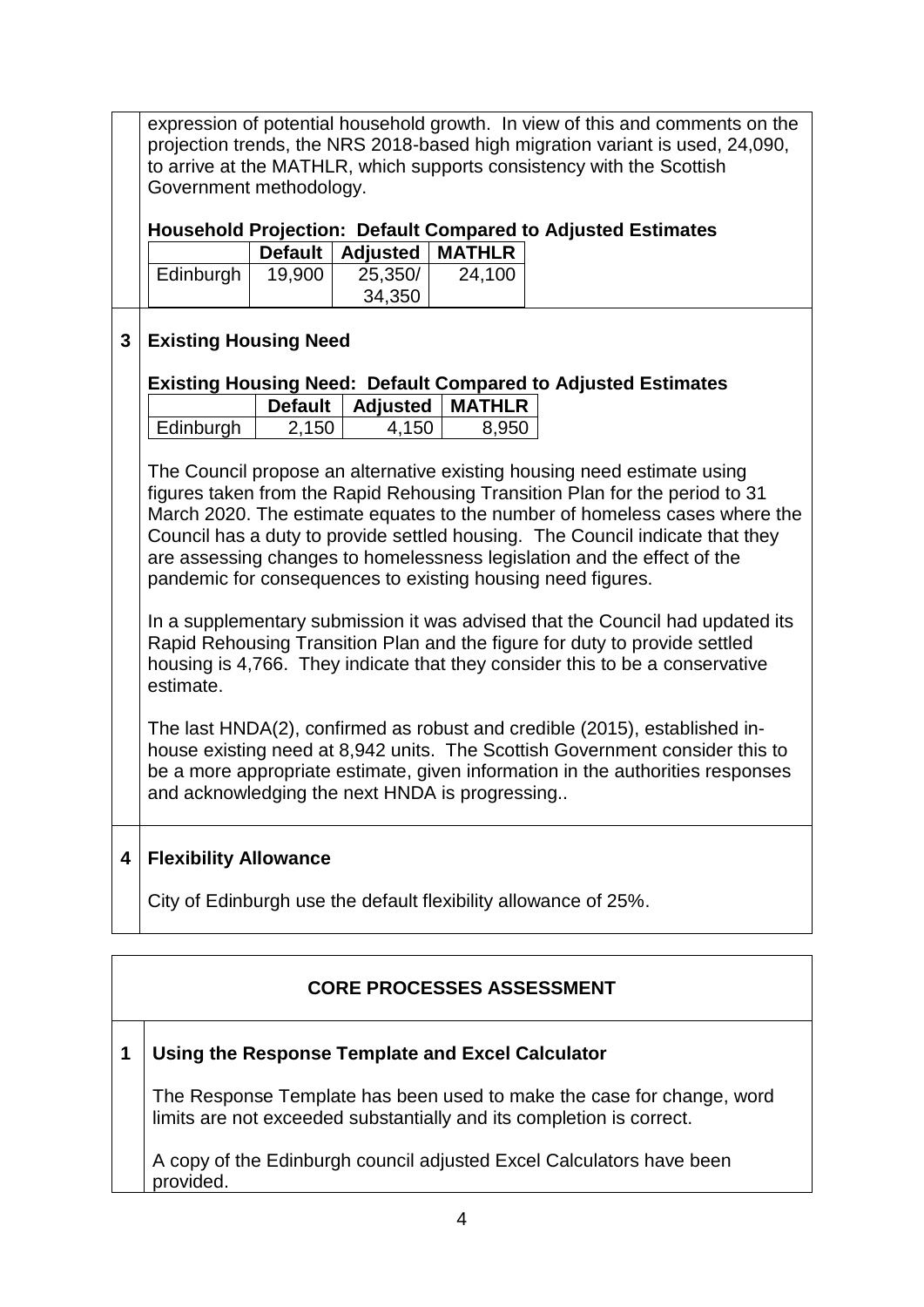| $\overline{2}$ | <b>Housing Market Partnership (HMP) and Stakeholders Involvement</b>                                                                                                                                                                                                                                                                                                                                                                                                                                                                                                                                              |  |  |  |  |  |
|----------------|-------------------------------------------------------------------------------------------------------------------------------------------------------------------------------------------------------------------------------------------------------------------------------------------------------------------------------------------------------------------------------------------------------------------------------------------------------------------------------------------------------------------------------------------------------------------------------------------------------------------|--|--|--|--|--|
|                | The HMP members comprise: Fife Council, West Lothian Council, City of<br>Edinburgh Council, East Lothian Council, Midlothian Council, Scottish Borders<br>Council, Scottish Government, Health and Social Care. A general view of<br>HMP members is a concern at under provision and that the initial default<br>estimate figures are too low.                                                                                                                                                                                                                                                                    |  |  |  |  |  |
|                | The authority indicate a response was also received from Homes for Scotland<br>(HfS), a community group and an individual. HfS provide their view of the<br>minimum figures required for Edinburgh, and the community group and<br>individual support a focus on brownfield rather than greenfield.                                                                                                                                                                                                                                                                                                               |  |  |  |  |  |
| 3              | Joint Housing and Planning Senior Official Sign-Off                                                                                                                                                                                                                                                                                                                                                                                                                                                                                                                                                               |  |  |  |  |  |
|                | Senior planning and housing officers have signed-off the submission.                                                                                                                                                                                                                                                                                                                                                                                                                                                                                                                                              |  |  |  |  |  |
| 4              | <b>Statistical Evidence</b>                                                                                                                                                                                                                                                                                                                                                                                                                                                                                                                                                                                       |  |  |  |  |  |
|                | The Council has used some robust sources of statistical evidence to support<br>their case including:                                                                                                                                                                                                                                                                                                                                                                                                                                                                                                              |  |  |  |  |  |
|                | • NRS 2018-based household projection (principal)<br>SG default estimate of existing housing need                                                                                                                                                                                                                                                                                                                                                                                                                                                                                                                 |  |  |  |  |  |
|                | They have also used some in-house administrative sources of data and care<br>has been taken to avoid double counting and over-estimation. These include:                                                                                                                                                                                                                                                                                                                                                                                                                                                          |  |  |  |  |  |
|                | an alternative existing housing need estimate using figures taken from<br>$\bullet$<br>the Rapid Rehousing Transition Plan                                                                                                                                                                                                                                                                                                                                                                                                                                                                                        |  |  |  |  |  |
| 5              | <b>Policy Evidence</b>                                                                                                                                                                                                                                                                                                                                                                                                                                                                                                                                                                                            |  |  |  |  |  |
|                | The authority note that Edinburgh remains a strong attractor to potential new<br>households through its economic growth as well as having its own<br>demographic changes and housing pressures with affordability being limited<br>due to high prices. They continue that economic success, particularly in the<br>post Covid era requires a housing supply that can properly support the<br>workforce in all sectors of the economy. Reference is made to recent research<br>on affordable housing need and demand for social rent and mid rent homes.<br>The strength of the market sector is also highlighted. |  |  |  |  |  |
|                | The authority refer to the City Region Deal and the current preparation of the<br>next Local Development Plan. They also highlight that the Council maintains<br>its commitment made in 2017 to build at least 20,000 affordable homes by<br>2027. Reference is made to the preferred policy option of the Main Issues                                                                                                                                                                                                                                                                                            |  |  |  |  |  |